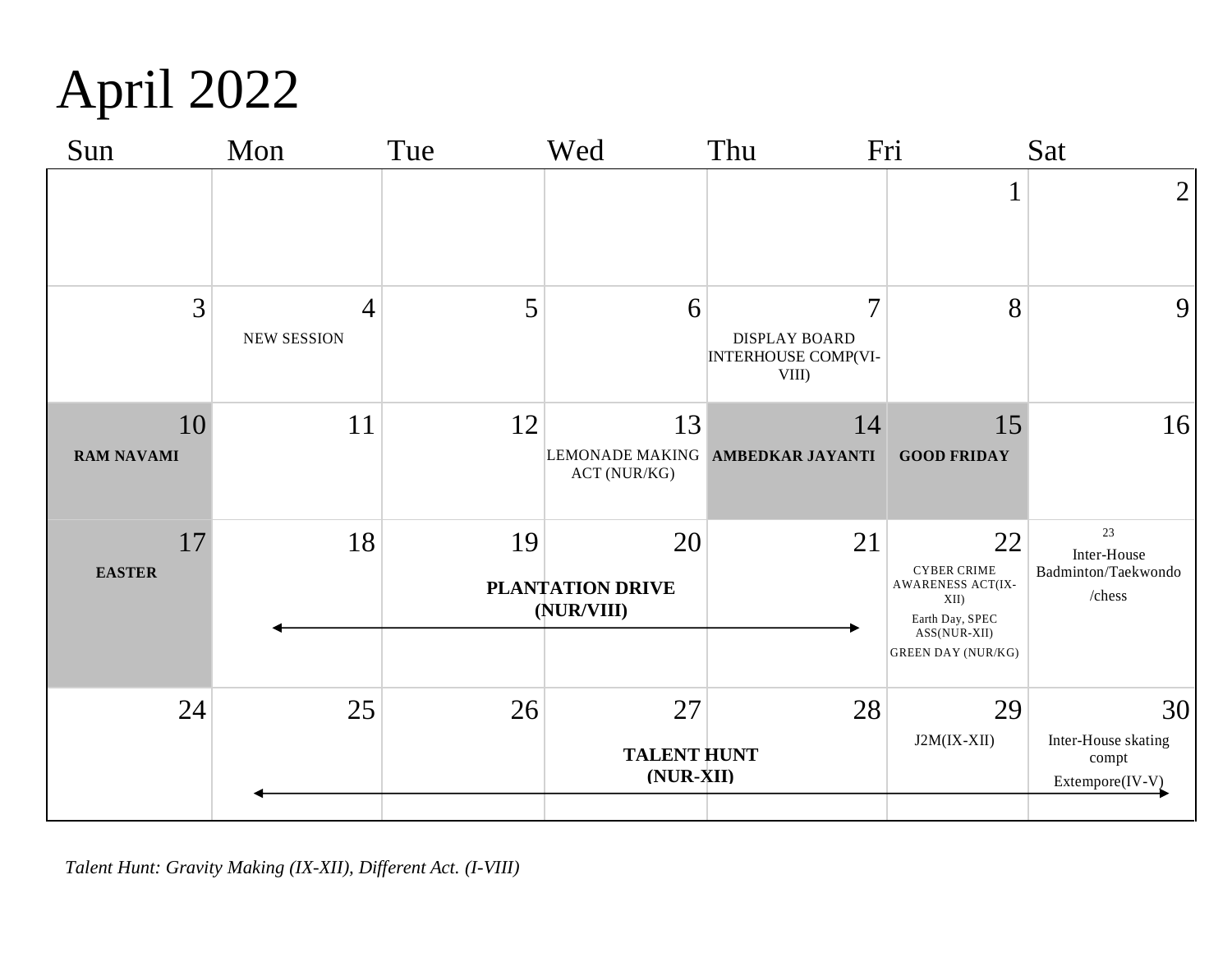| Sun          | Mon                                                | Tue                                          | Wed                                               | Thu                            | $III-1$ (VI-VIII) $2^{ND}$ MAV - 11 <sup>TH</sup><br>Fri       | Sat                                                                          |
|--------------|----------------------------------------------------|----------------------------------------------|---------------------------------------------------|--------------------------------|----------------------------------------------------------------|------------------------------------------------------------------------------|
| $\mathbf{1}$ | $\overline{2}$<br><b>UT-I MATHS</b><br>$(VI-VIII)$ | 3<br>EID-UL-FITAR                            | $\overline{4}$<br>UT-I English<br>$(VI-VIII)$     | 5<br>UT-I HINDI<br>$(VI-VIII)$ | 6<br>UT-I SCIENCE(VI-<br>VIII)<br>MOTHERS' DAY ACT<br>(NUR/KG) | 7<br>MOTHERS' DAY<br>CELEBRATION (NUR-XII)<br><b>INVESTITURE</b><br>CEREMONY |
|              |                                                    |                                              |                                                   | UT-I $(IX, X, XII)$            |                                                                |                                                                              |
| 8            | 9<br>UT-I SSC<br>$(VI-VIII)$                       | 10<br><b>UT-I FRENCH/SANS</b><br>$(VI-VIII)$ | 11<br>$UT-I$<br>COMPUTERS(VI-VIII)<br>$(VI-VIII)$ | 12                             | 13<br><b>BUDDHA PURNIMA</b><br>ASSEMBLY (NUR-XII)              | 14<br><b>PTM</b>                                                             |
| 15           | 16<br><b>BUDDH PURNIMA</b>                         | 17                                           | UT-I $(IX, X, XII)$<br>$18$                       | 19                             | 20<br><b>TURN COAT</b><br>$(IX-XII)$                           | 21<br>TT/Gun shooting/Inter-<br>House comp.                                  |
| 22           | 23                                                 | 24                                           | 25                                                | 26                             | 27<br><b>ILLUSTRATING</b><br><b>DESIGNING</b><br>$(IX-XII)$    | 28                                                                           |
| 29           | 30                                                 | 31                                           |                                                   |                                |                                                                |                                                                              |

May 2022

**UT-1 (IX, X, XII):4 TH MAY – 12 TH MAY**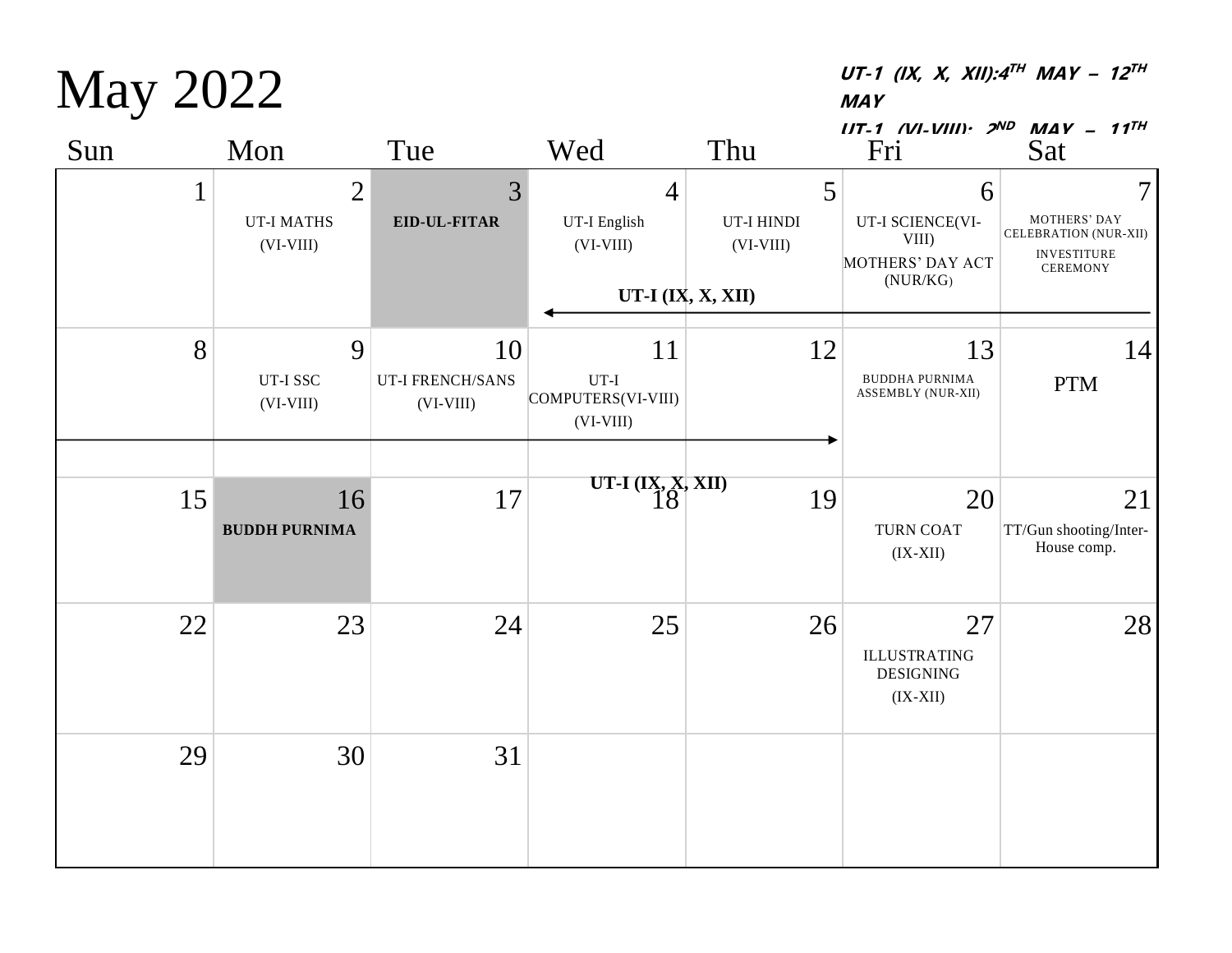### June 2022

| Sun | Mon              | Tue            | Wed          | Thu            | Fri                                       | Sat             |
|-----|------------------|----------------|--------------|----------------|-------------------------------------------|-----------------|
|     |                  |                | $\mathbf{1}$ | $\overline{2}$ | 3<br>MATHS QUIZ<br>$\rm (IX{\text -}XII)$ | $\vert 4 \vert$ |
| 5   | $\boldsymbol{6}$ | $\overline{7}$ | 8            | 9              | $10\,$                                    | 11              |
| 12  | 13               | 14             | 15           | 16             | $17\,$                                    | 18              |
| 19  | 20               | 21             | 22           | 23             | $24\,$                                    | 25              |
| 26  | 27               | 28             | 29           | 30             |                                           |                 |

print-a-calendar.com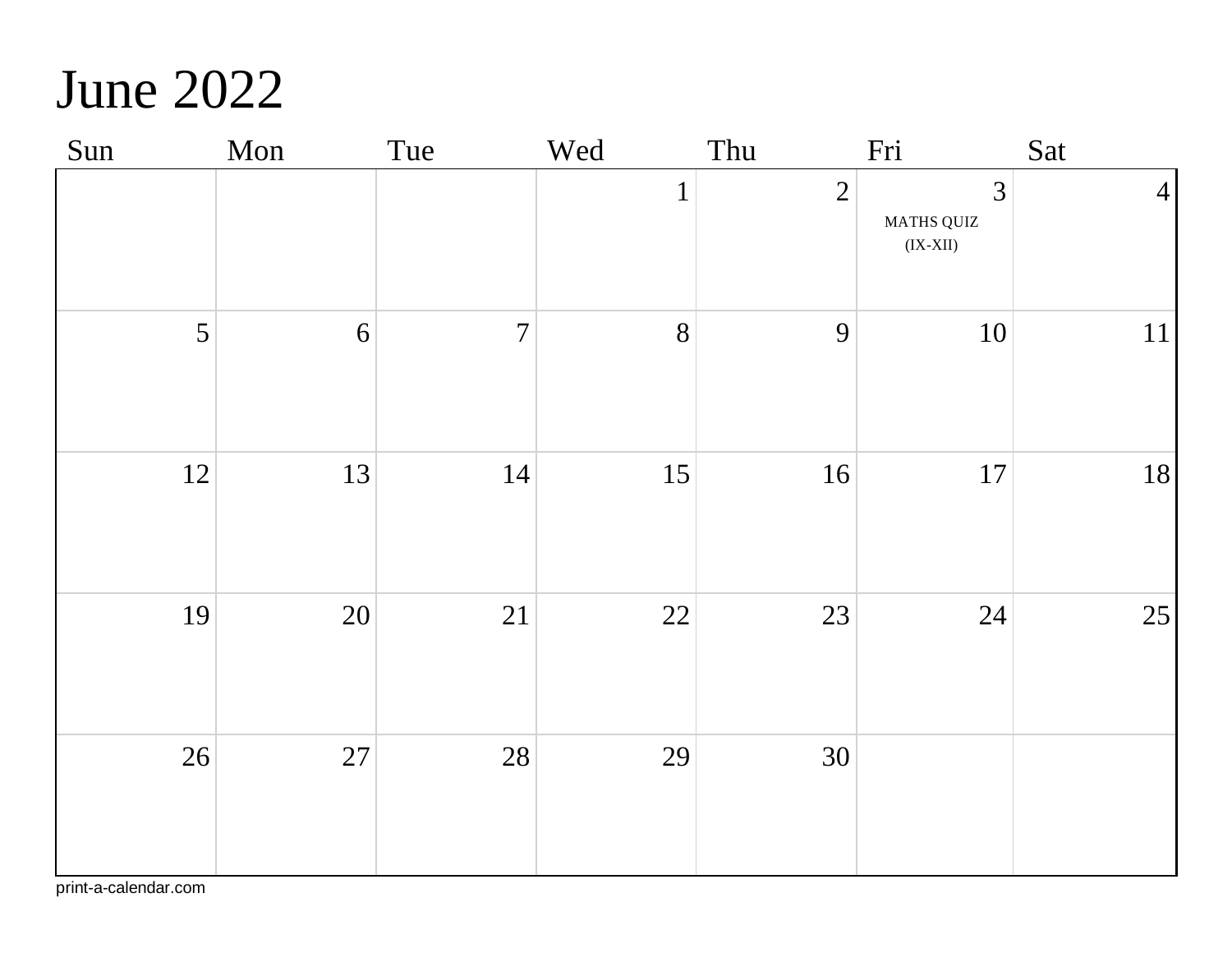**UT-1 (I-V): 2 ND – 8 TH JULY** 

## July 2022

| Sun               | Mon                               | Tue                                 | Wed                                                                                  | Thu                                                                            | Fri                                                                             | Sat                                                      |
|-------------------|-----------------------------------|-------------------------------------|--------------------------------------------------------------------------------------|--------------------------------------------------------------------------------|---------------------------------------------------------------------------------|----------------------------------------------------------|
|                   |                                   |                                     |                                                                                      |                                                                                |                                                                                 | $\overline{2}$<br>SCHOOL REOPENS UT-I FRENCH/SANS<br>(V) |
| 3                 | 4<br><b>UT-I MATHS</b><br>$(I-V)$ | 5<br><b>UT-I ENGLISH</b><br>$(I-V)$ | 6<br>UT-I HINDI<br>$(I-V)$<br>YOUTH<br>PARLIAMENT(IX-XII)                            | $\overline{7}$<br><b>UT-I EVS</b><br>$(I-V)$                                   | 8<br>UT-I COMPUTER<br>$(I-V)$<br>S.SC QUIZ (IX-XII)                             | $\overline{9}$                                           |
| 10<br>EID-UL-ZUHA | 11                                | 12                                  | 13<br><b>ENG POEM</b><br><b>RECITATION INTER</b><br><b>HOUSE COMP</b><br>$(VI-VIII)$ | 14<br><b>TEARING PASTING</b><br>COMP (NUR)<br>Inter-House/Lawn<br>Tennis compt | 15<br><b>TEARING PASTING</b><br>COMP (KG)<br>Inter-House/Lawn<br>Tennis compt00 | 16                                                       |
| 17                | 18                                | 19                                  | 20<br><b>SANDWICH MAKING</b><br>ACT (NUR/KG)                                         | 21<br>HINDI INTERHOUSE<br>DEBATE COMP<br>$(VI-VIII)$                           | 22<br><b>RED DAY</b><br><b>CELEBRATION (NUR)</b><br>DOODLIN(IX-XII)             | 23<br><b>PTM</b>                                         |
| 24                | 25                                | 26<br><b>SAVAN SHIVRATRI</b>        | 27                                                                                   | 28                                                                             | 29<br>INTER SCHOOL COMPETITION-EXPRESSION                                       | 30                                                       |
| 31                |                                   |                                     |                                                                                      |                                                                                |                                                                                 |                                                          |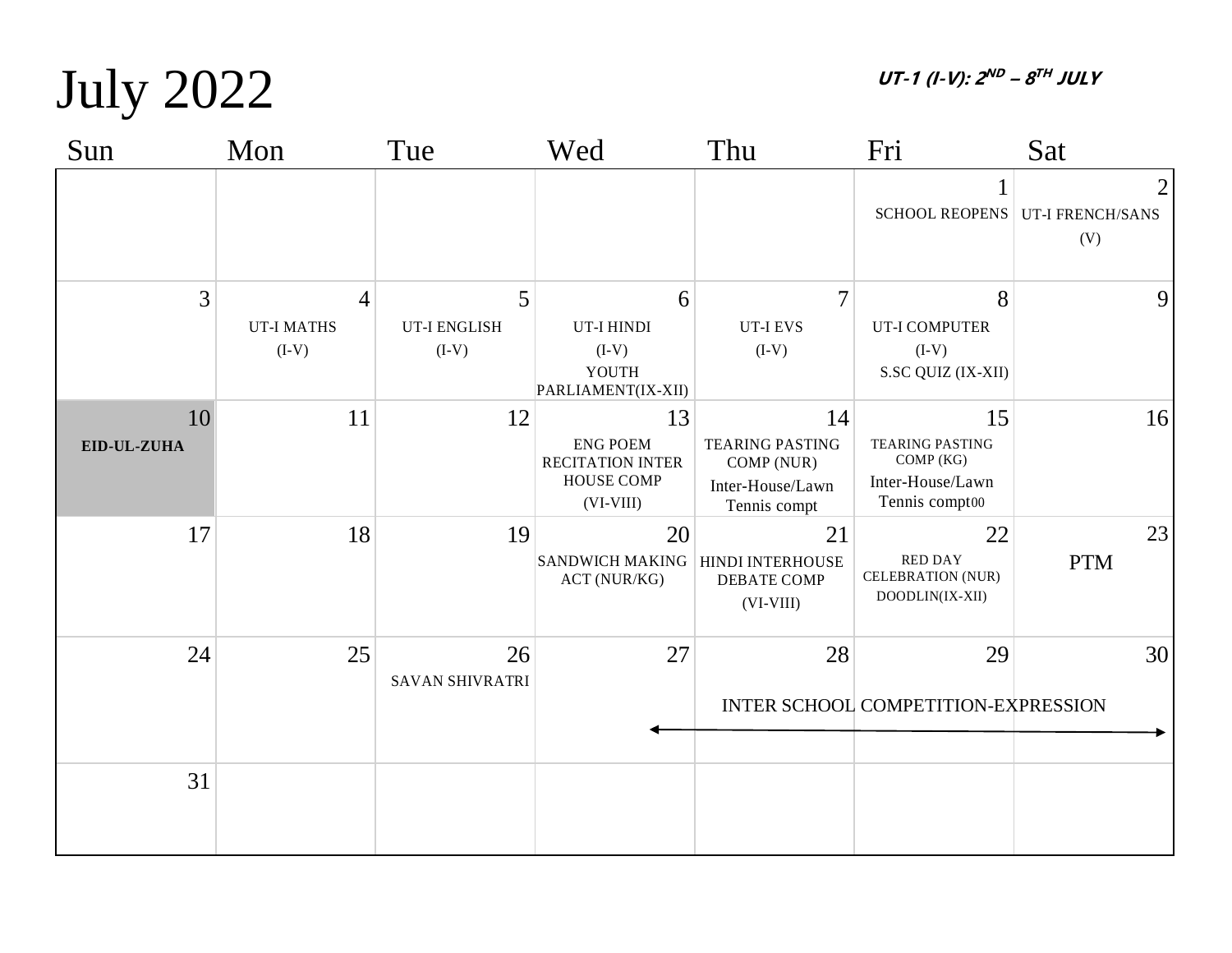**UT-2 (IX, X, XII):1 ST – 10 TH AUGUST UT-1 (XI): 1 ST – 10 TH AUGUST UT-2(VI-VIII): 1 ST –8 TH AUGUST UT-2(I-V): 1 ST –6 TH AUGUST**

6

5

Sun Mon Tue Wed Thu Fri Sat 1 UT-2 SSC (VI-VIII) UT-2 MATHS 2 UT-2 HINDI (VI-VIII) UT-2 ENGLISH 3 UT-2 ENGLISH (VI-VIII) UT-2 HINDI 4 UT-2 SCIENCE (VI-VIII) UT-2 EVS UT-2 FRENCH/SANS UT-2 COMPUTERS

|                | $(VI-VIII)$<br>UT-2 MATHS<br>$(I-V)$                                   | $(VI-VIII)$<br>UT-2 ENGLISH<br>$(I-V)$                                                            | $(VI-VIII)$<br>UT-2 HINDI<br>$(I-V)$                                        | $(VI-VIII)$<br>UT-2 EVS<br>$(I-V)$ | $(VI-VIII)$<br><b>UT-2 COMPUTERS</b><br>$(I-V)$                                                                         | $(VI-VIII)$<br>UT-2 SANS/FRENCH<br>(V) |
|----------------|------------------------------------------------------------------------|---------------------------------------------------------------------------------------------------|-----------------------------------------------------------------------------|------------------------------------|-------------------------------------------------------------------------------------------------------------------------|----------------------------------------|
|                |                                                                        |                                                                                                   | UT-2(IX, X, XII) UT-I $(XI)$                                                |                                    |                                                                                                                         |                                        |
| $\overline{7}$ | 8<br>UT-2 MATHS<br>$(VI-VIII)$<br>RAKHI MAKING ACT &<br>COMP (KG-VIII) | 9<br><b>MUHARRAM</b>                                                                              | 10<br>SPECIAL ASSEMBLY<br>RAKSHA BANDHAN<br>(NUR-XII)                       | 11<br><b>RAKSHA BANDHAN</b>        | 12<br>SPECIAL ASSEMBLY<br><b>INDEPENDENCE DAY</b><br>$(NUR-XII)$<br>DOCUMENTARY FILM ON<br>FREEDOM FIGHTERS(IX-<br>XII) | 13                                     |
| 14             | 15<br><b>INDEPENDENCE</b><br><b>DAY</b>                                | 16<br>SANSKRIT SHLOK INTER<br>HOUSE COMP (VI-VIII)<br><b>JANMASHTAMI ACTIVITY</b><br>$(NUR-XII))$ | 17<br>SPECIAL ASSEMBLY<br>JANMASHTAMI<br>$(NUR-XII)$<br>YELLOW DAY (NUR/KG) | 18<br><b>JANMASHTAMI</b>           | 19<br>HINDI ELOCUTION<br>$(IX-X)$                                                                                       | 20                                     |
| 21             | 22<br><b>FANCY DRESS COMP-P</b><br>$(I-III)$                           | 23<br>FANCY DRESS COMP-<br><b>FINALE</b><br>$(I-III)$                                             | 24                                                                          | 25                                 | 26<br>COMMERCE QUIZ<br>$(XI-XII)$                                                                                       | 27<br><b>PTM</b>                       |
| 28             | 29                                                                     | 30                                                                                                | 31                                                                          |                                    |                                                                                                                         |                                        |

August 2022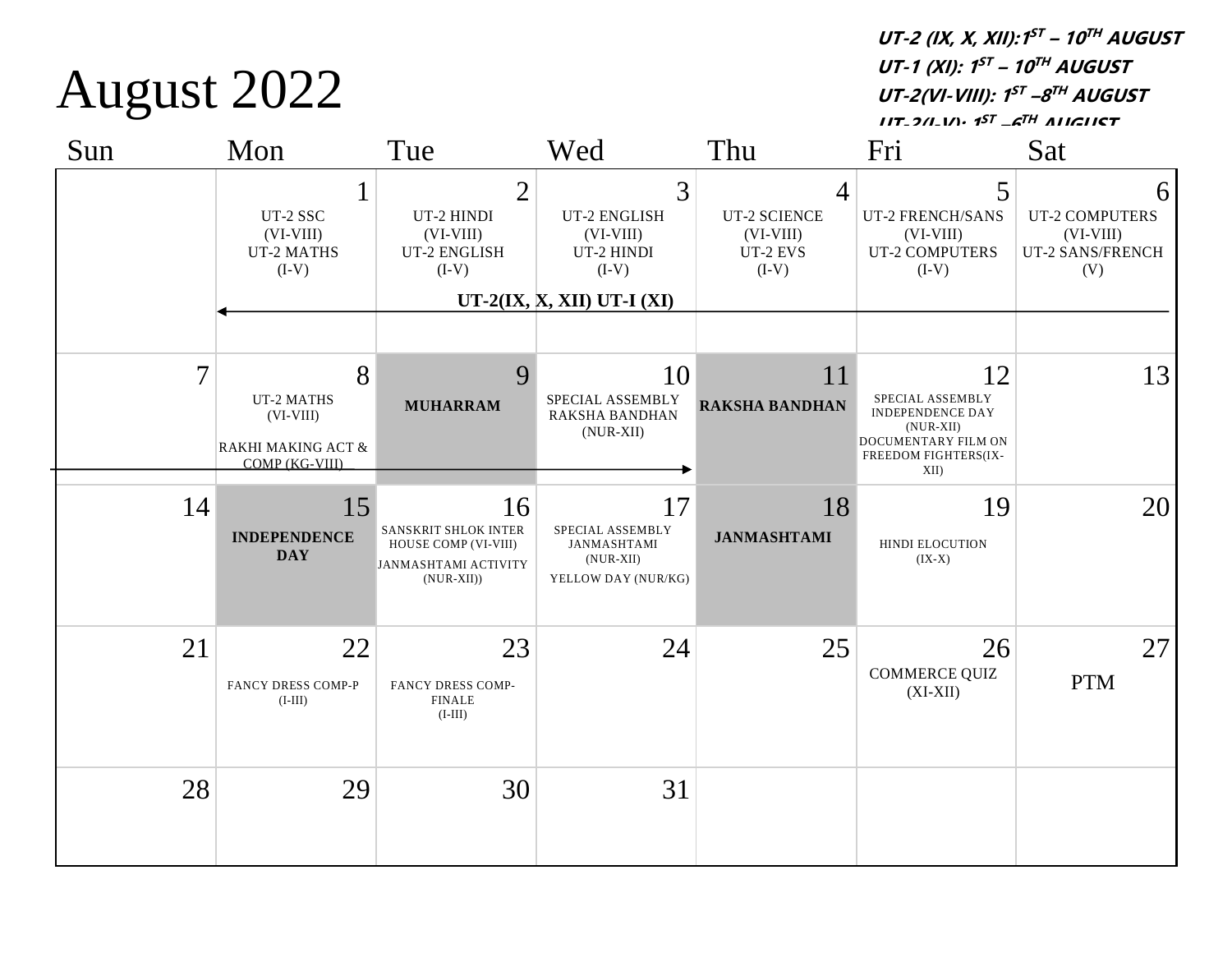September 2022

**HALF YEARLY EXAM (TENTATIVE DATES)**

**IX-XII: 12 TH -28 TH SEP VI-VIII: 7 TH – 23 RD SEP**

| Sun            | Mon                                             | Tue | Wed                                    | Thu                                         | Fri                                                                                                                           | <i>I-V:</i> $12^{TH}$ – $28^{TH}$ SEP<br>$\overline{Sat}$ |
|----------------|-------------------------------------------------|-----|----------------------------------------|---------------------------------------------|-------------------------------------------------------------------------------------------------------------------------------|-----------------------------------------------------------|
|                |                                                 |     |                                        | $\mathbf{1}$                                | $\overline{2}$<br><b>BLUE DAY (NUR/KG)</b><br>PICTURE PERFECT<br>POET (IX-XII)                                                | 3 <sup>1</sup>                                            |
| $\overline{4}$ | 5<br><b>TEACHERS' DAY</b><br><b>CELEBRATION</b> | 6   | $\overline{7}$                         | 8                                           | 9<br>DENTAL HYGEINE<br>(NUR/KG)                                                                                               | 10 <sup>1</sup>                                           |
| 11             | 12                                              | 13  | 14                                     | 15                                          | 16                                                                                                                            | 17 <sup>1</sup>                                           |
| 18             | 19                                              | 20  | 21<br>HALF YEARLY EXAMINATION (IX-XII) | 22                                          | 23                                                                                                                            | 24                                                        |
|                |                                                 |     |                                        |                                             |                                                                                                                               |                                                           |
| 25             | 26                                              | 27  | 28                                     | 29<br><b>DUSSHERA</b><br>ACTIVITY(NUR-VIII) | 30<br>GANDHI JI & SHASHTRI JI<br>JAYANTI, DUSSHERA<br>SPECIAL ASSEMBLY<br>$(NUR-XII)$<br><b>INNOVATIVE CHEF</b><br>$(IX-XII)$ |                                                           |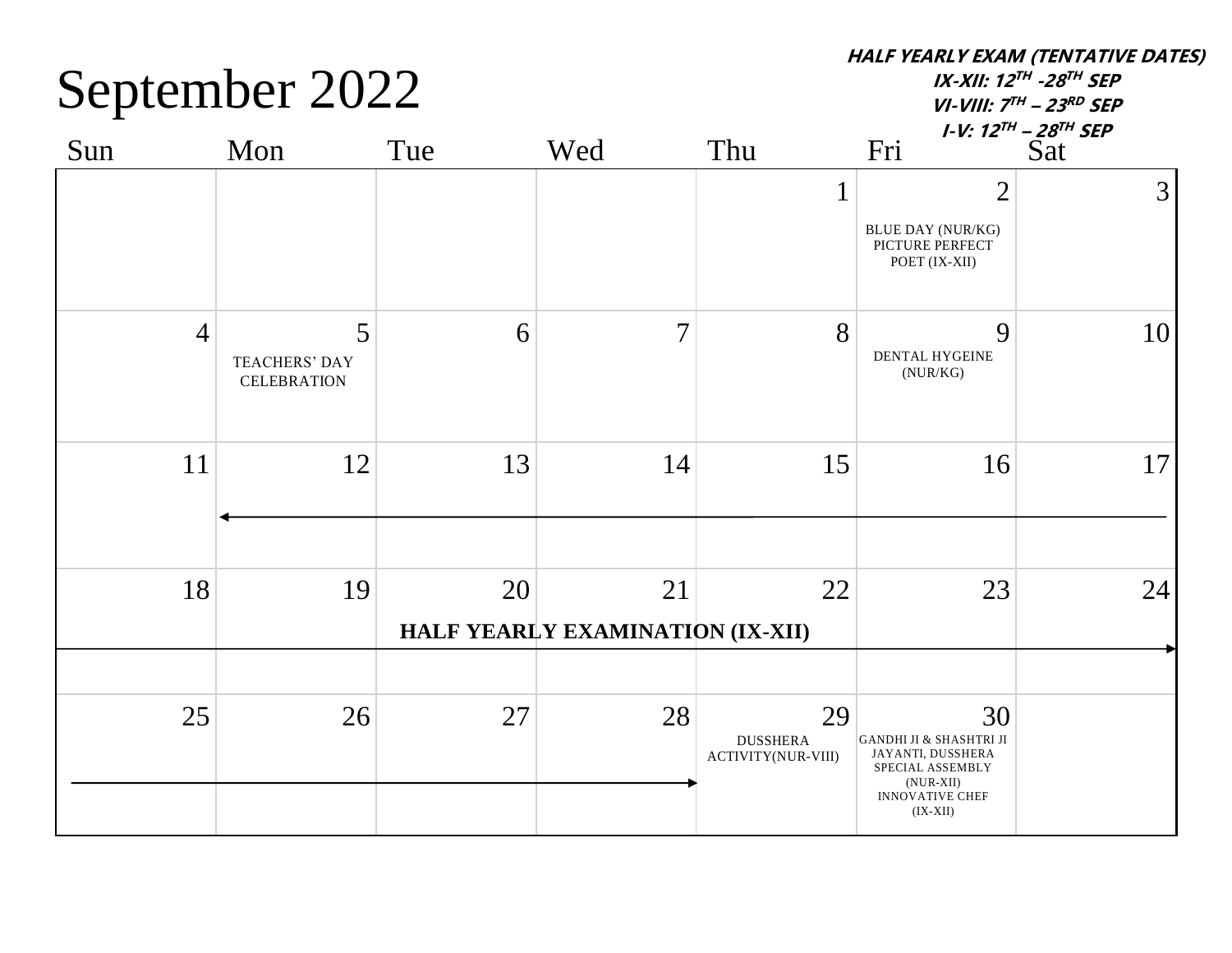### October 2022

| Sun                                     | Mon                                              | Tue                             | Wed                                              | Thu                                                                                                   | Fri                                                                              | Sat                                            |
|-----------------------------------------|--------------------------------------------------|---------------------------------|--------------------------------------------------|-------------------------------------------------------------------------------------------------------|----------------------------------------------------------------------------------|------------------------------------------------|
|                                         |                                                  |                                 |                                                  |                                                                                                       |                                                                                  | 1                                              |
| $\overline{2}$<br><b>GANDHI JAYANTI</b> | 3<br><b>ASHTMI</b>                               | $\overline{4}$<br><b>NAVMI</b>  | 5<br><b>DUSSHERA</b>                             | 6                                                                                                     | $\overline{7}$<br>HISTORY QUIZ<br>$(XI-XII)$                                     | 8<br>EID-UL-MILAD                              |
| 9                                       | 10                                               | 11                              | 12<br>HINDI SPEECH INTER<br>HOUSE COMP (VI-VIII) | 13<br>MEHANDI COMP INTER<br>HOUSE (VI-VIII)<br>BEST ENTERPRENAURE<br>ECO FREIENDLY<br>PROJECT(XI-XII) | 14<br>KARWA-CHAUTH                                                               | 15<br>PTM COPY<br><b>SHOWING</b><br>$(I-VIII)$ |
| 16                                      | 17                                               | 18<br>ONLINE SCIENCE EXHIBITION | 19                                               | 20<br>DEEPAWALI<br>ACTIVITY(NUR-XII)                                                                  | 21<br>SPECIAL ASSEMBLY<br>DIWALI(NUR-XII)<br>RANGOLI INTER HOUSE<br>COMP(IX-XII) | 22<br><b>DHANTERAS</b>                         |
| 23<br><b>CHHOTI DIWALI</b>              | 24<br><b>DEEPAWALI</b>                           | 25<br><b>GOVARDHAN PUJA</b>     | 26                                               | 27<br><b>BHAI DOOJ</b>                                                                                | 28                                                                               | 29                                             |
| 30                                      | 31<br>RASHTRIYA EKTA DIWAS<br><b>CELEBRATION</b> |                                 |                                                  |                                                                                                       |                                                                                  |                                                |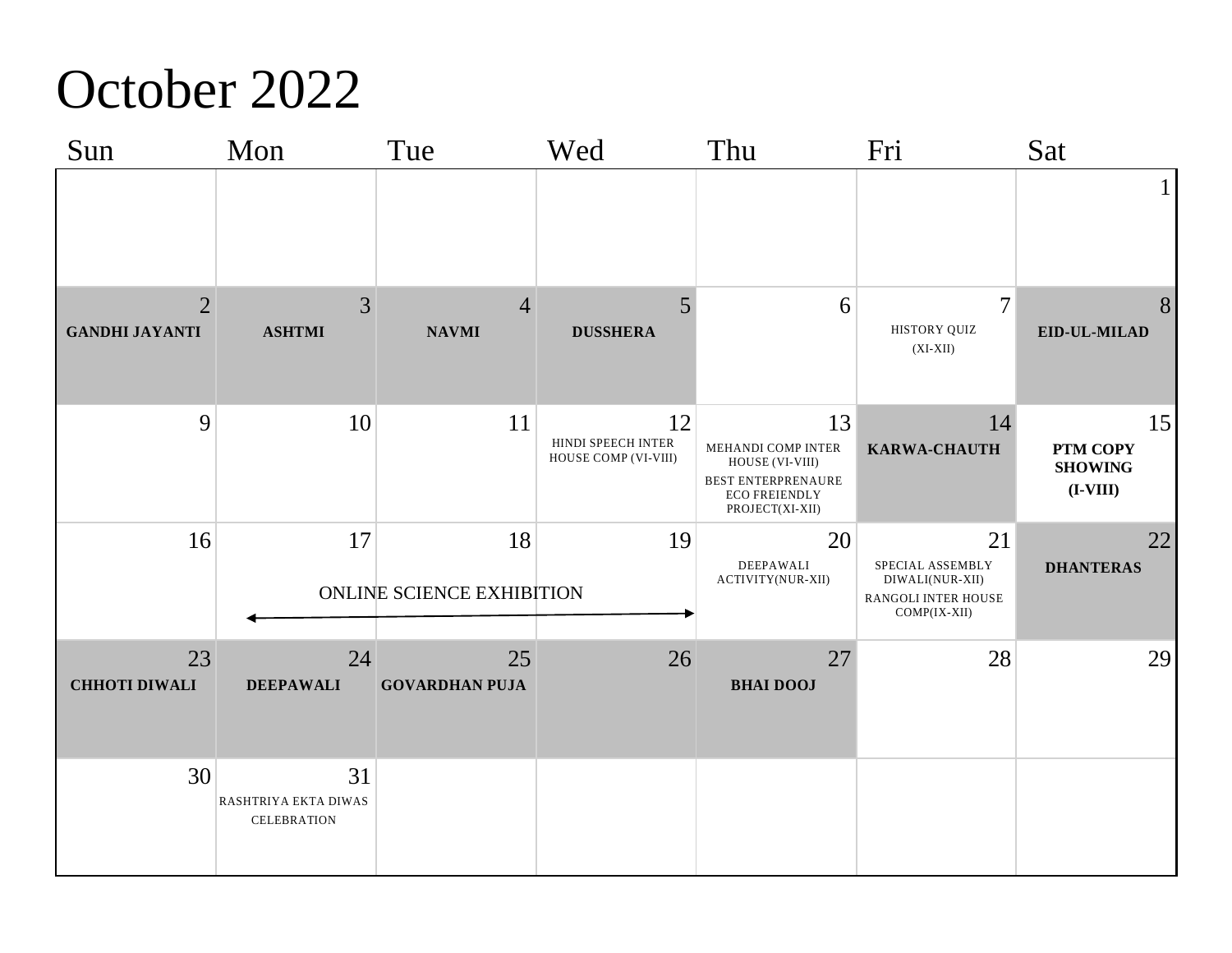November 2022

**PRE BOARD (X, XII):14 TH -30 TH NOV**

UT-3(IX) & UT-2(XI):14<sup>TH</sup> -22<sup>NI</sup>  $N$ 

| Sun | Mon                                                          | Tue                                   | Wed                                    | Thu                      | <i>IVUV</i><br>Fri                                                | Sat |
|-----|--------------------------------------------------------------|---------------------------------------|----------------------------------------|--------------------------|-------------------------------------------------------------------|-----|
|     |                                                              |                                       | $\overline{2}$                         | 3                        | $\overline{4}$<br>VOCABATHON(IX-XII)                              | 5   |
|     |                                                              |                                       |                                        |                          |                                                                   |     |
| 6   | $\overline{7}$<br>SPECIAL ASSEMBLY<br><b>GURU NANAK BDAY</b> | 8<br><b>GURPURAB</b>                  | 9                                      | 10                       | 11                                                                | 12  |
|     | $(NUR-XII)$                                                  |                                       |                                        |                          | ANNUAL SPORTS DAY (NUR-XII)                                       |     |
| 13  | 14                                                           | 15                                    | 16                                     | 17                       | 18                                                                | 19  |
|     |                                                              |                                       | PB-I (X, XII), UT-2(XI), UT-3(IX)      |                          |                                                                   |     |
|     |                                                              | <b>SPORTS WEEK OF NUR &amp; KG</b>    |                                        |                          |                                                                   |     |
| 20  | 21                                                           | 22                                    | 23                                     | 24<br>UT-3 COMPUTER (VI- | 25<br>UT-3 ENGLISH                                                | 26  |
|     | UT-3 S.SC (VI-VIII)<br>$MATHS(I-V)$                          | UT-3 HINDI (VI-VIII)<br>ENGLISH (I-V) | UT-3 SCIENCE (VI-VIII)<br>$HINDI(I-V)$ | VIII)<br>$EVS$ (I-V)     | $(VI-VIII)$<br>UT-3COMPUTER<br>(I-V) SHOW & TELL COMP<br>(NUR/KG) |     |
| 27  | 28<br>UT-3 MATHS(VI-VIII)                                    | 29<br>UT-3 FRENCH/SANS<br>$(VI-VIII)$ | 30<br>YOUNG RJ (IX-XII)                |                          |                                                                   |     |
|     |                                                              |                                       |                                        |                          |                                                                   |     |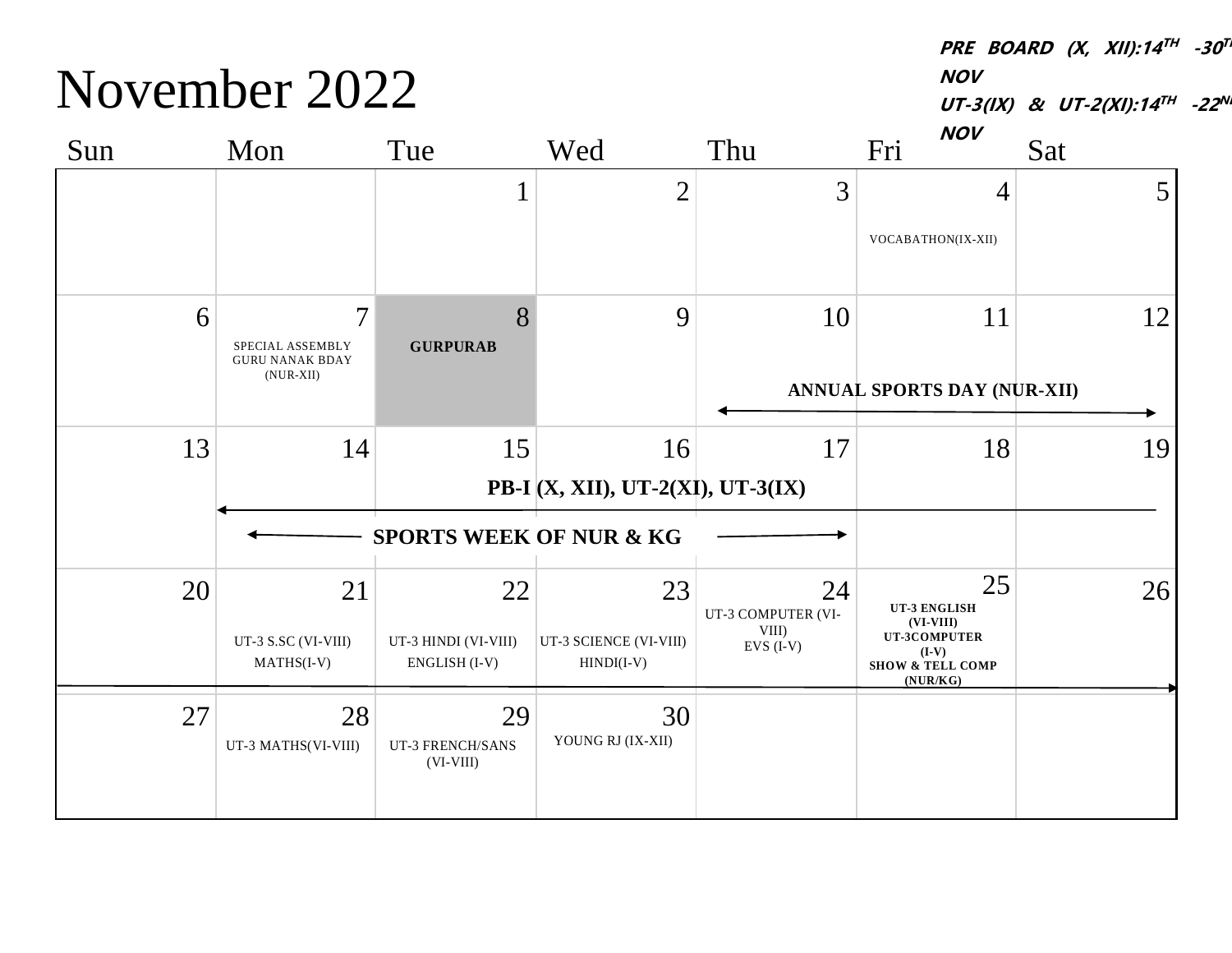#### December 2022

**PRE BOARD-2 (X, XII):12 TH DEC – 28 TH DEC**

**UT-4(IX) & UT-3(XI):14 TH DEC -**

| Sun                    | Mon                 | Tue                                    | Wed                          | Thu                                                                         | Fri                                                                                                       | Sat                         |
|------------------------|---------------------|----------------------------------------|------------------------------|-----------------------------------------------------------------------------|-----------------------------------------------------------------------------------------------------------|-----------------------------|
|                        |                     |                                        |                              | $\mathbf{1}$                                                                | $\overline{2}$<br><b>COMIC STRIP</b><br>$(IX-XII)$                                                        | 3<br>ANNUAL FUNCTION-<br>KG |
| $\overline{4}$         | 5                   | 6                                      | $\overline{7}$               | 8                                                                           | 9<br><b>SCHOOL MAGAZINE</b><br><b>COVER PAGE</b><br>DESIGNING (IX-XII)                                    | 10<br><b>PTM</b>            |
| 11                     | 12<br>MUN (VI-VIII) | 13                                     | 14                           | 15                                                                          | 16<br><b>CLAY MODELLING</b><br>COMP(NUR&KG)<br>HINDI RECITATION<br><b>INTER HOUSE COMP</b><br>$(VI-VIII)$ | 17                          |
| 18                     | 19                  | 20<br>PB-2(X, XII), UT-3(XI), UT-4(IX) | 21                           | 22<br><b>FLOWER</b><br>ARRANGEMENT<br><b>INTERHOUSE COMP</b><br>$(VI-VIII)$ | 23<br>CHRISTMAS SPECIAL<br>ASSEMBLY (NUR-XII)                                                             | 24                          |
| 25<br><b>CHRISTMAS</b> | 26                  | 27                                     | 28<br><b>QUIZ WEEK (I-V)</b> | 29                                                                          | 30<br>HINDI MONOLOGUE<br>$(IX-XII)$                                                                       | 31                          |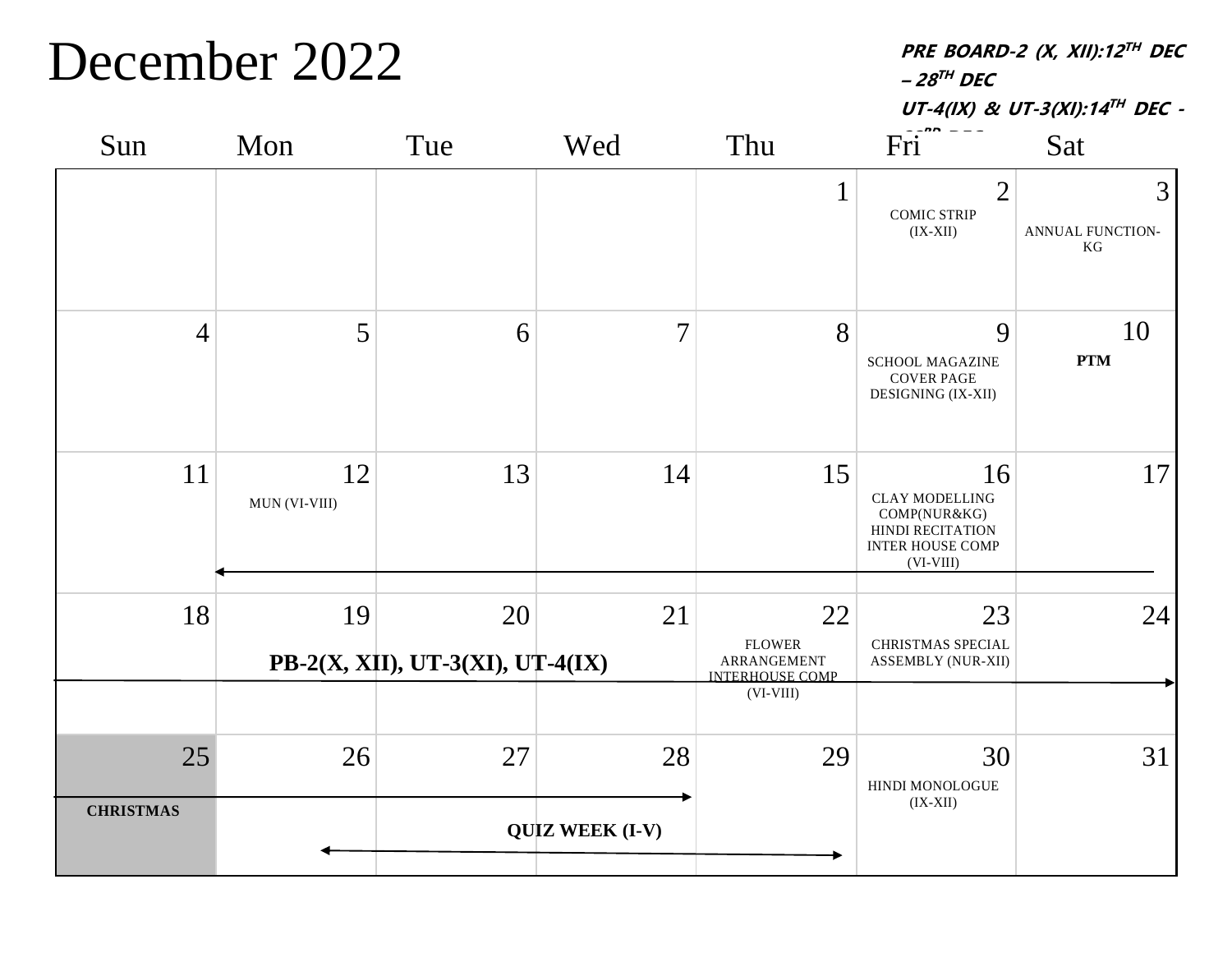January 2023 Sun Mon Tue Wed Thu Fri*ut-4 (I-V): 16*5 at *N*-21<sup>57</sup> JAN **XI):23 RD JAN – 8 TH FEB UT-4 (VI-VIII): 11 TH JAN -19 TH JAN**  $1$  2 3 4 5 6 VEER GATHA SPEECH COMP (XI-XII) 7 8 9 10 VEER GATHA POSTER MAKING (IX-XII) 11 UT-4 MATHS (VI-VIII) 12 UT-4 ENGLISH (VI-VIII) MS PAINT(I-III) PPT(IV), DOC MAKING(V) 13 UT-4 SCIENCE (VI-VIII) LOHRI CELEBRATION (NUR-XII) 14 UT-4 SANS/FRENCH (V) 15 16 UT-4 S.SC (VI-VIII) UT-4 MATHS (I-V) 17 UT-4 FRENCH/SANS (VI-VIII) UT-4 ENGLISH (I-V) 18 RECITATION COM (NUR) UT-4 HINDI (VI-VIII) UT-4 HINDI (I-V) 19 UT-4 EVS (I-V) UT-4 COMP (VI-VIII) 20 STORY TELLING COMP (KG) UT-4 COMPUTERS (I-V) 21  $22$  23 24 REPUBLIC DAY ACTIVITY(NUR-XII) 25 SPECIAL ASSEMBLY BASANT PANCHAMI & REPUBLIC DAY (NUR-XII) 26 **BASANT PANCHAMI REPUBLIC DAY** 27 28 **PTM** 29 30 31 **FINAL EXAMINATION (IX & XI)**

**FINAL EXAMINATION (IX&**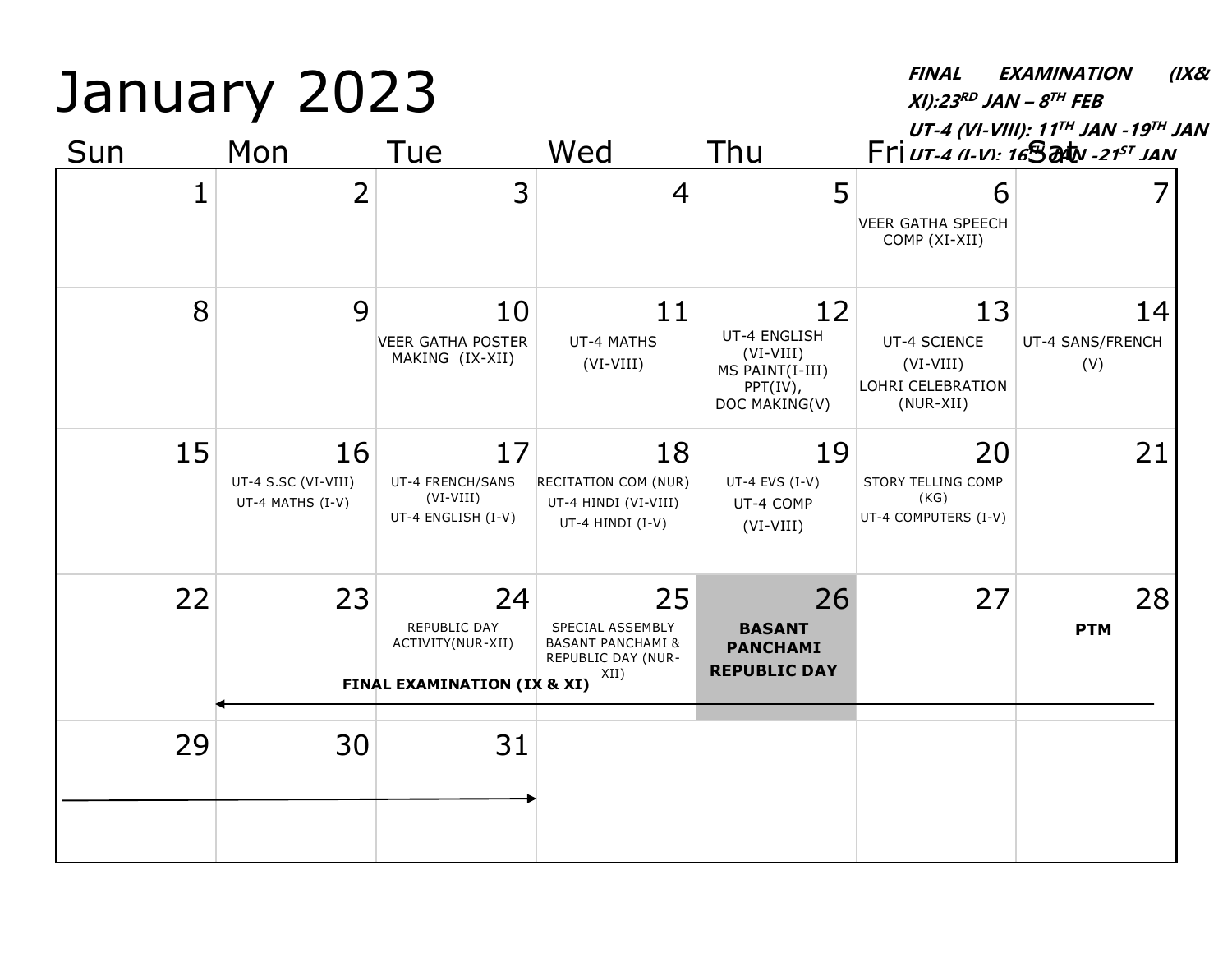# February 2023

| Mon | Tue | Wed                  | Thu            | Fri  | Sat                                                   |
|-----|-----|----------------------|----------------|------|-------------------------------------------------------|
|     |     | 1                    | $\overline{2}$ | 3    | $\overline{4}$<br>ANNUAL FUNCTION                     |
|     |     |                      |                |      | NURSERY                                               |
|     |     |                      |                |      |                                                       |
|     |     |                      |                |      | 11                                                    |
|     |     |                      |                | (KG) |                                                       |
|     |     |                      |                |      |                                                       |
| 13  | 14  | 15                   | 16             | 17   | 18<br><b>MAHA</b><br><b>SHIVRATRI</b>                 |
| 20  |     |                      | 23             | 24   | 25                                                    |
|     |     |                      |                |      |                                                       |
| 27  | 28  |                      |                |      |                                                       |
|     |     |                      |                |      |                                                       |
|     | 6   | $\overline{7}$<br>21 | 8<br>22        | 9    | FINAL EXAMINATION (IX & XI)<br>10<br>HANDWRITING COMP |